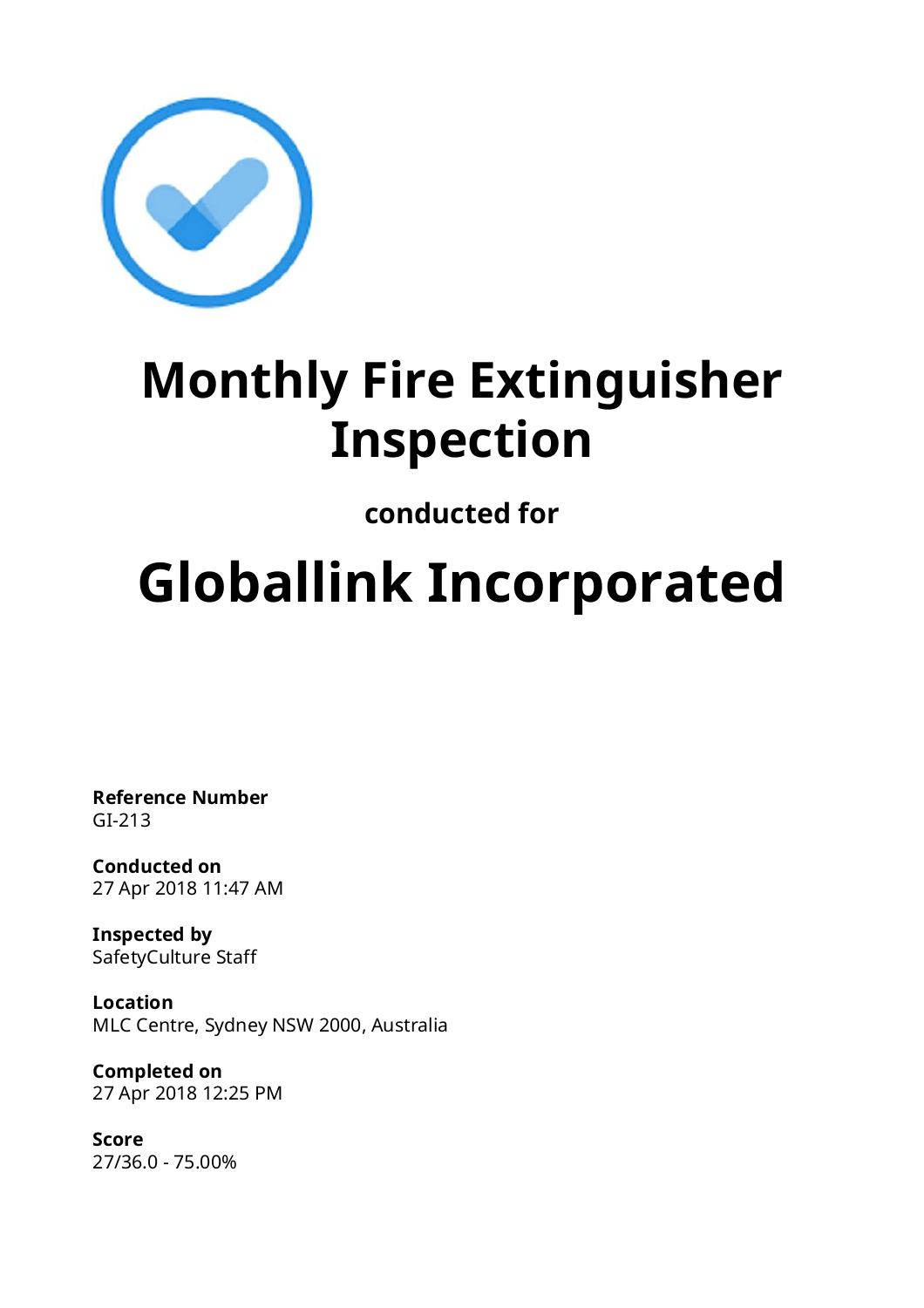#### **Failed Responses**

This section lists responses that were set as "failed responses" in the template used for this audit

| Question                                                                                      | Response          | <b>Details</b>                                                           |  |
|-----------------------------------------------------------------------------------------------|-------------------|--------------------------------------------------------------------------|--|
| 2. Mounted in an easily accessible place,<br>no debris or material stacked in front of<br>it. | Non-Compl<br>iant | The fire extinguisher is blocked by a<br>water dispenser and trash bins. |  |
| Remove th<br>Appendix 2<br>Appendix 1                                                         |                   |                                                                          |  |
| 3. Safety pin is in place and intact.<br>Nothing else should be used in place of<br>the pin.  | Non-Compl<br>iant | Pin is detached and broken                                               |  |
| Appendix 3<br>Appendix 4                                                                      |                   |                                                                          |  |
| 9. Location of extinguisher is easily<br>identifiable by signs                                | Non-Compl<br>iant | No signs at all                                                          |  |
| Appendix 5                                                                                    |                   |                                                                          |  |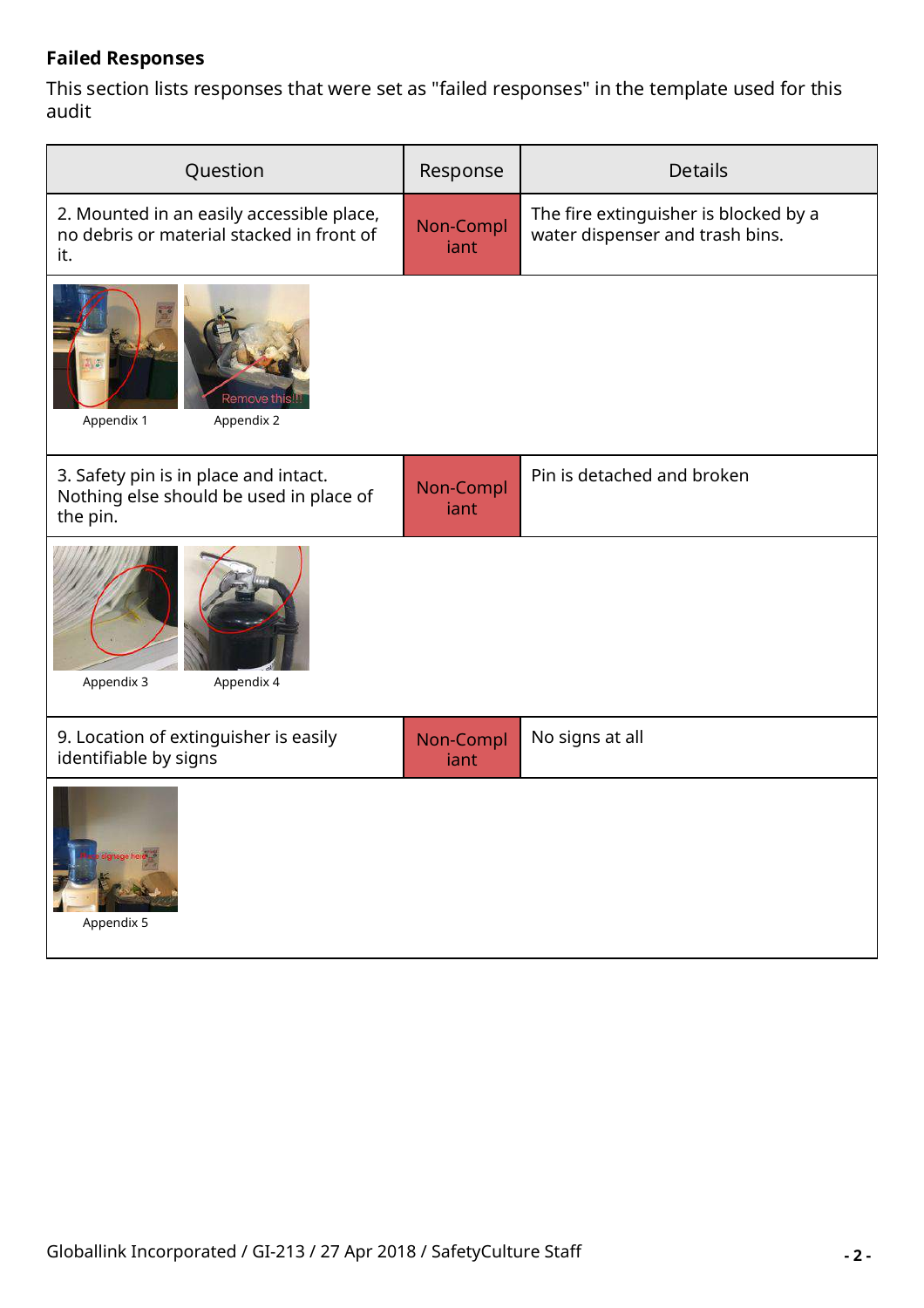| Question                                                       | Response                                | <b>Details</b>                             |  |
|----------------------------------------------------------------|-----------------------------------------|--------------------------------------------|--|
| 11. Annual maintenance tag is signed<br>and dated              | Non-Compl<br>iant                       | No signature provided                      |  |
| Overall condition of fire extinguisher                         | Fail                                    | Fire extinguisher needs replacement        |  |
| 1. Has a valid maintenance tag                                 | No inspection tags<br>Non-Compl<br>iant |                                            |  |
| Appendix 7                                                     |                                         |                                            |  |
| 9. Location of extinguisher is easily<br>identifiable by signs | Non-Compl<br>iant                       | Extinguisher is crowded by water gallons   |  |
| Appendix 8                                                     |                                         |                                            |  |
| 11. Annual maintenance tag is signed<br>and dated              | Non-Compl<br>iant                       | No signature provided                      |  |
| Overall condition of fire extinguisher                         | Fail                                    | Annual maintenance tag should be<br>signed |  |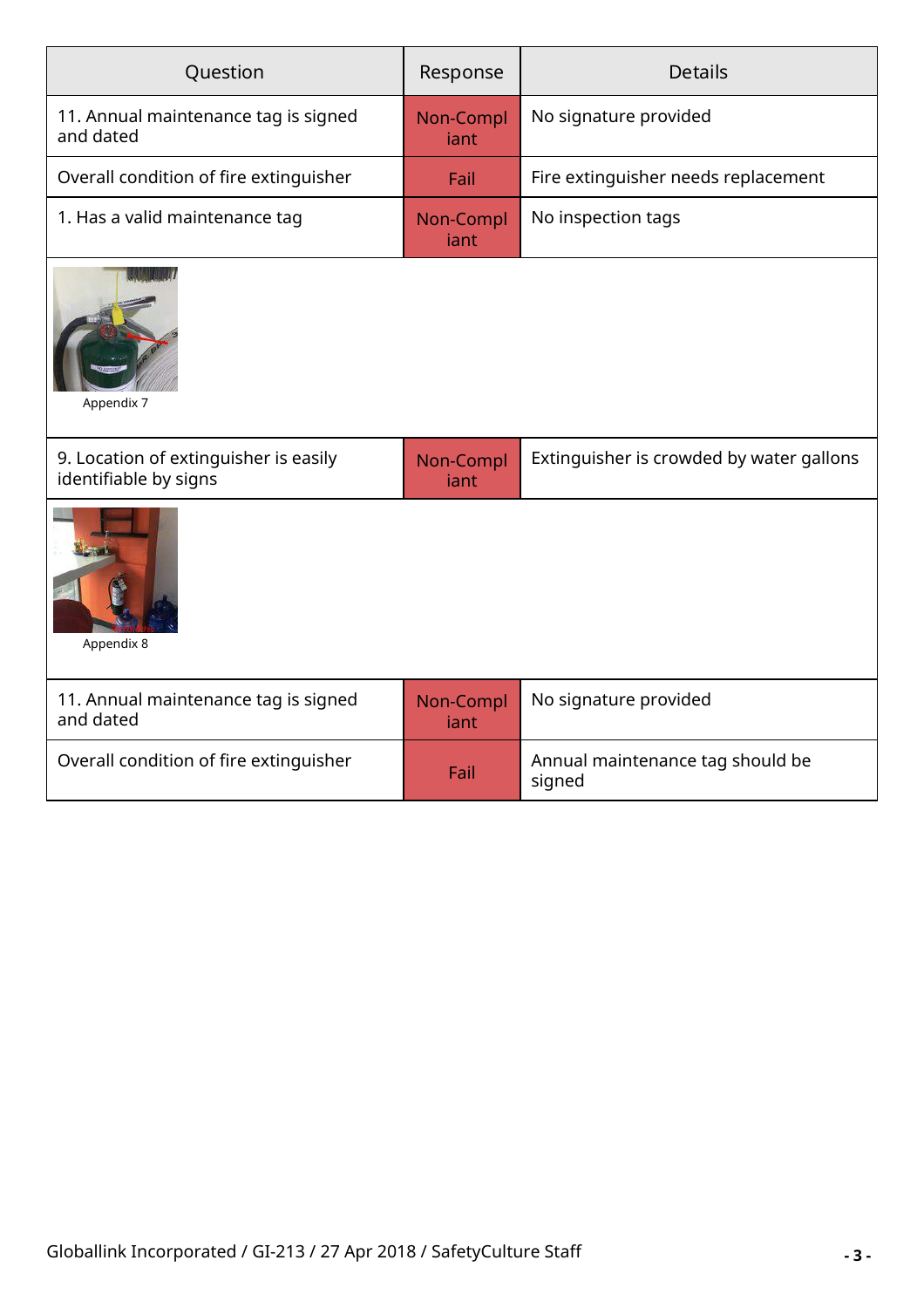### **Actions**

| #1. Remove water dispenser and trash bins |                                                                                            |
|-------------------------------------------|--------------------------------------------------------------------------------------------|
| Assignee:                                 | carlosheen@ig.com                                                                          |
| Priority:                                 | <b>HIGH</b>                                                                                |
| Due Date:                                 | 27 Apr 2018 11:45 PM                                                                       |
| Audit:                                    | Globallink Incorporated / GI-213 / 27 Apr 2018 /<br><b>SafetyCulture Staff</b>             |
| Linked to item:                           | 2. Mounted in an easily accessible place, no debris or<br>material stacked in front of it. |
| Status:                                   | To Do                                                                                      |
| #2. Put signage here                      |                                                                                            |

| Globallink Incorporated / GI-213 / 27 Apr 2018 /            |
|-------------------------------------------------------------|
| 9. Location of extinguisher is easily identifiable by signs |
|                                                             |
|                                                             |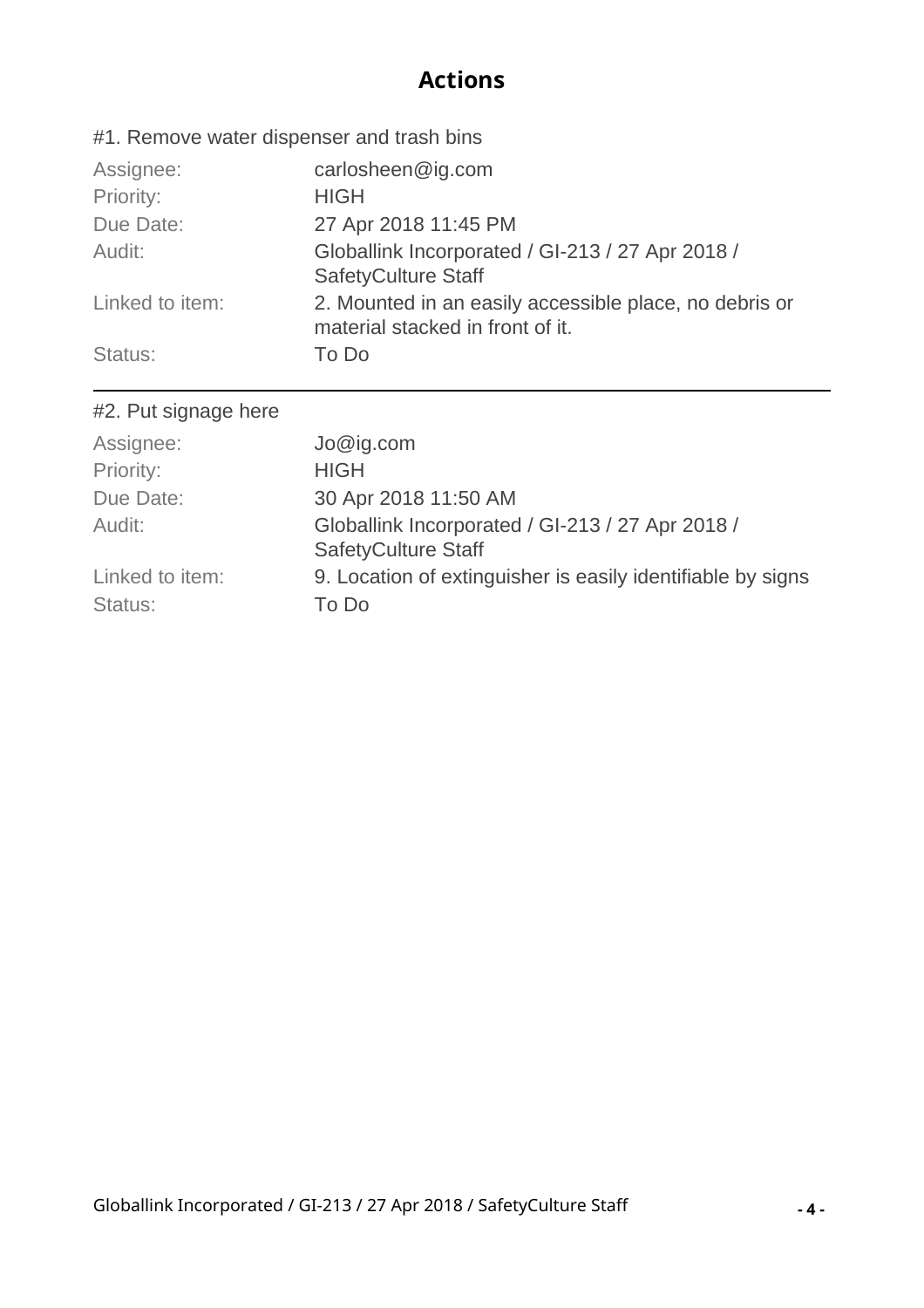## **Monthly Inspection - 27/36 75.00%**

| Question                                                                                           | Response             | <b>Details</b>                                                           |  |  |
|----------------------------------------------------------------------------------------------------|----------------------|--------------------------------------------------------------------------|--|--|
| <b>Fire Extinguisher Inspection</b>                                                                | Score (27/36) 75.00% |                                                                          |  |  |
| Click "Add Fire Extinguisher" to list equipment available in the area. You may add multiple items. |                      |                                                                          |  |  |
| Fire Extinguisher 1                                                                                |                      |                                                                          |  |  |
| <b>Fire Extinguisher Information</b>                                                               |                      |                                                                          |  |  |
| Location of Extinguisher                                                                           | Kitchen area         |                                                                          |  |  |
| Serial No. of Extinguisher                                                                         | 00627-R              |                                                                          |  |  |
| <b>Manufacture Date</b>                                                                            | 01 Apr 2018          |                                                                          |  |  |
| <b>Expiry Date</b>                                                                                 | 01 Apr 2019          |                                                                          |  |  |
| Type of Fire Extinguisher                                                                          | <b>Dry Powder</b>    |                                                                          |  |  |
| Size (KG)                                                                                          | 4.5                  |                                                                          |  |  |
| Rating                                                                                             | <b>ABC</b>           |                                                                          |  |  |
| <b>Fire Extinguisher Inspection</b>                                                                |                      | Score (7/12) 58.33%                                                      |  |  |
| 1. Has a valid maintenance tag                                                                     | Compliant            |                                                                          |  |  |
| 2. Mounted in an easily accessible place,<br>no debris or material stacked in front of<br>it.      | Non-Compl<br>jant    | The fire extinguisher is blocked by a<br>water dispenser and trash bins. |  |  |
| $\mathbf{5}$<br>Remove this!!<br>Appendix 1<br>Appendix 2                                          |                      |                                                                          |  |  |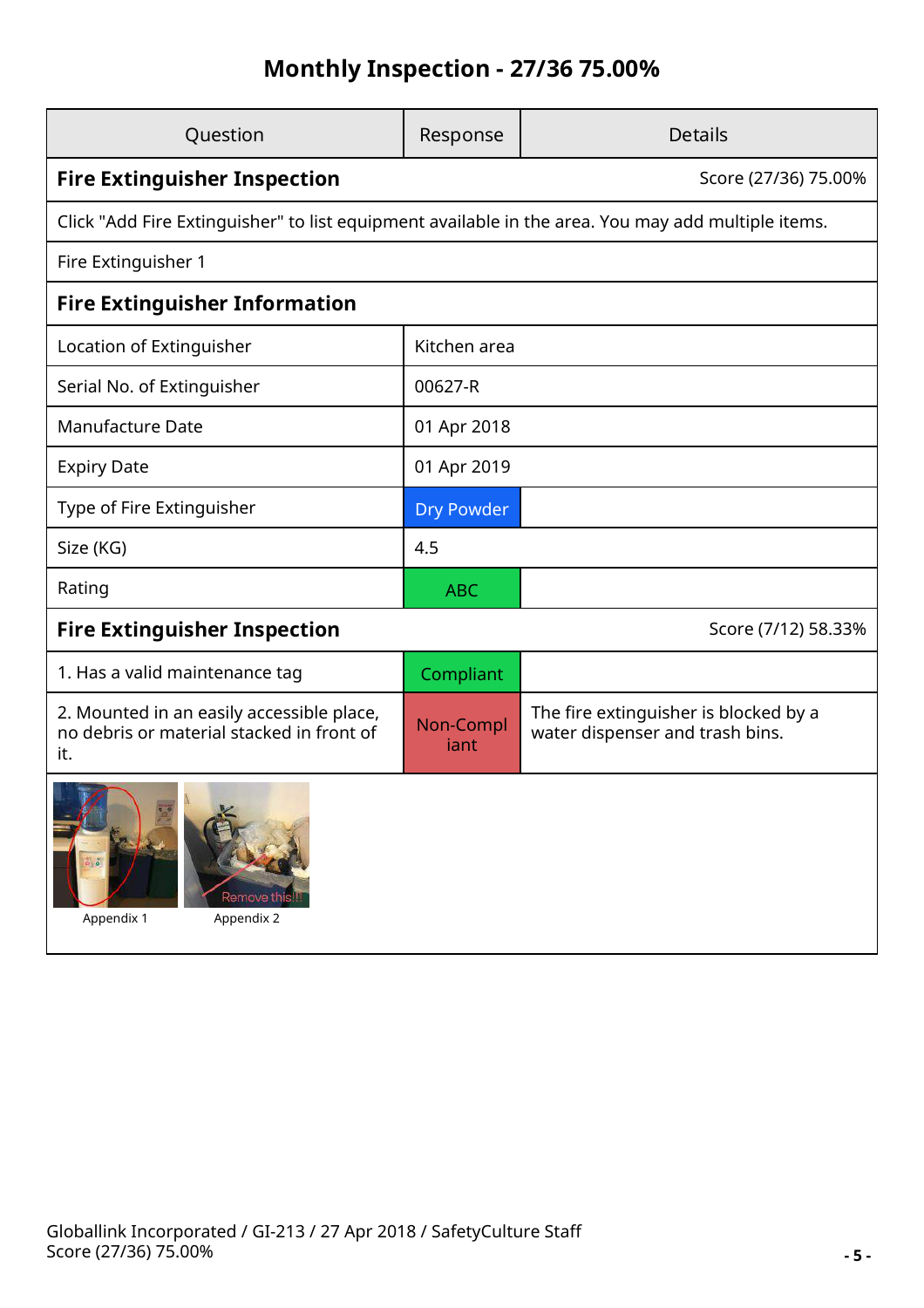| Question                                                                                                                                                                                   | Response          | <b>Details</b>             |  |  |  |
|--------------------------------------------------------------------------------------------------------------------------------------------------------------------------------------------|-------------------|----------------------------|--|--|--|
| 3. Safety pin is in place and intact.<br>Nothing else should be used in place of<br>the pin.                                                                                               | Non-Compl<br>iant | Pin is detached and broken |  |  |  |
| Appendix 3<br>Appendix 4                                                                                                                                                                   |                   |                            |  |  |  |
| REFERENCE: Safety pin is in place and intact<br>[This is an example of how you can use iAuditor to include best practice reference images in your<br>templates to assist with inspections] |                   |                            |  |  |  |
| 4. Label is clear and extinguisher type<br>and instructions can be read easily.                                                                                                            | Compliant         |                            |  |  |  |
| 5. Handle is intact and not bent or<br>broken.                                                                                                                                             | Compliant         |                            |  |  |  |
| 6. Pressure gauge is in the green and is<br>Compliant<br>not damaged or showing "recharge"                                                                                                 |                   |                            |  |  |  |
| 7. Discharge hoses/nozzle is in good<br>shape and not clogged, cracked, or<br>broken                                                                                                       | Compliant         |                            |  |  |  |
| 8. Extinguisher was turned upside down<br>at least three times (shaken) to make<br>Compliant<br>sure it is full.                                                                           |                   |                            |  |  |  |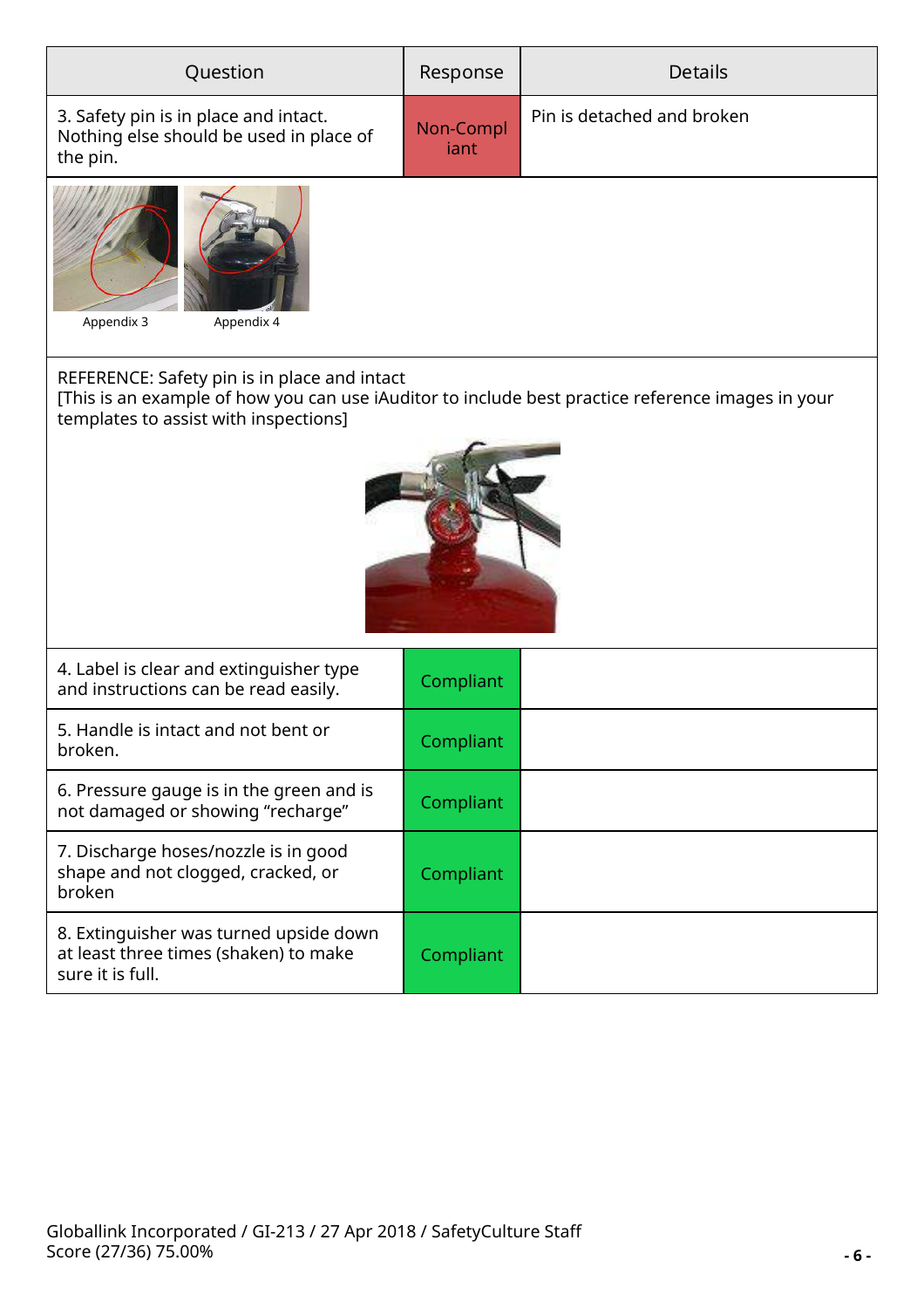| Question                                                       | Response                     | <b>Details</b>                      |  |
|----------------------------------------------------------------|------------------------------|-------------------------------------|--|
| 9. Location of extinguisher is easily<br>identifiable by signs | Non-Compl<br>iant            | No signs at all                     |  |
| Appendix 5                                                     |                              |                                     |  |
| 10. Dust and wipe down the extinguisher                        | Compliant                    |                                     |  |
| 11. Annual maintenance tag is signed<br>and dated              | Non-Compl<br>iant            | No signature provided               |  |
| Take a photo of the annual maintenance tag                     |                              |                                     |  |
| Appendix 6                                                     |                              |                                     |  |
| Overall condition of fire extinguisher                         | Fail                         | Fire extinguisher needs replacement |  |
| Fire Extinguisher 2                                            |                              |                                     |  |
| <b>Fire Extinguisher Information</b>                           |                              |                                     |  |
| Location of Extinguisher                                       | Near Social Networking Kiosk |                                     |  |
| Serial No. of Extinguisher                                     | 00626-R                      |                                     |  |
| Manufacture Date                                               | 01 Apr 2017                  |                                     |  |
| <b>Expiry Date</b>                                             | 01 Apr 2019                  |                                     |  |
| Type of Fire Extinguisher                                      | <b>Dry Powder</b>            |                                     |  |
| Size (KG)                                                      | 4.5                          |                                     |  |
| Rating                                                         | <b>ABC</b>                   |                                     |  |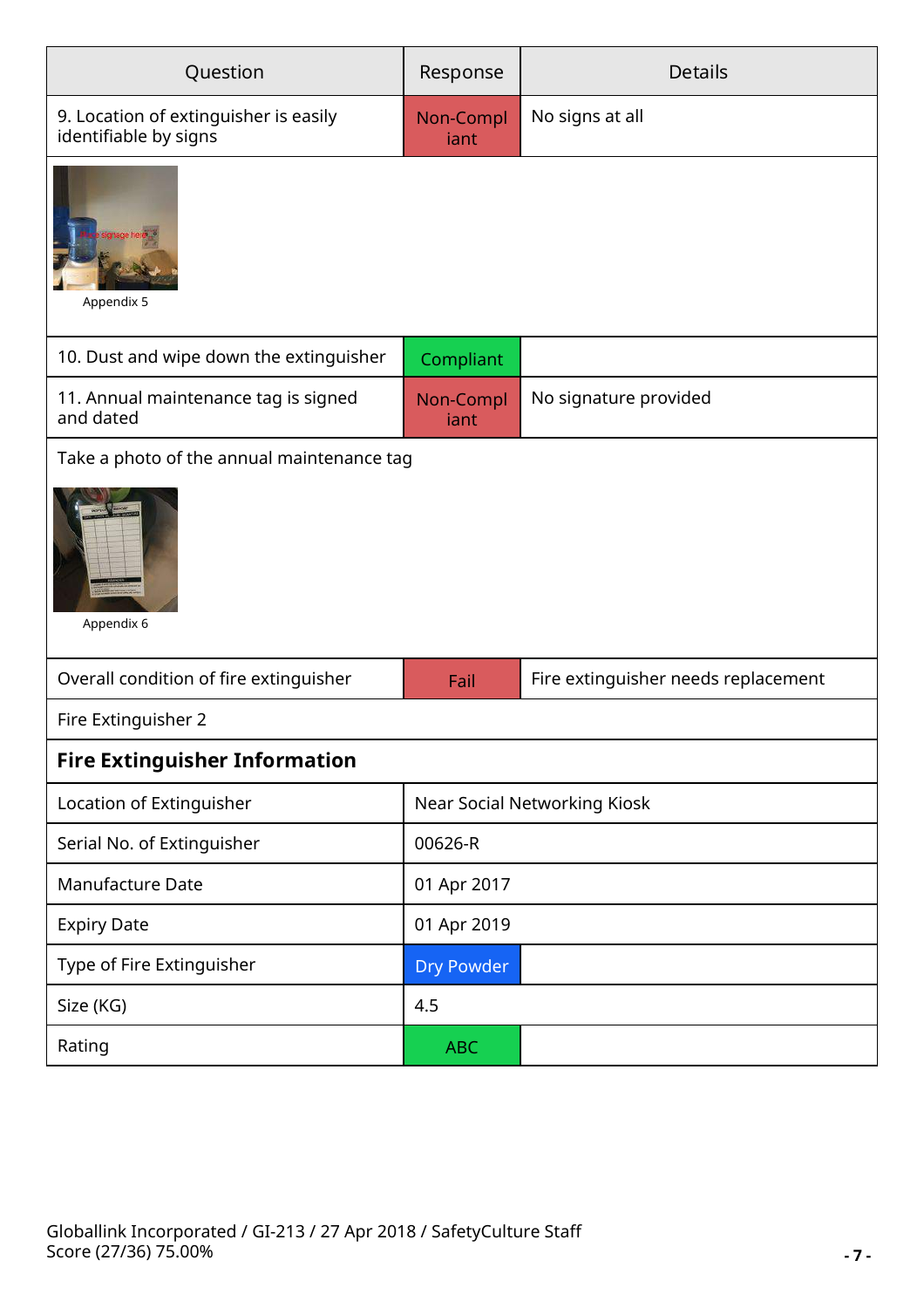| Question                                                                                                                                                                                   | Response          | <b>Details</b>      |  |
|--------------------------------------------------------------------------------------------------------------------------------------------------------------------------------------------|-------------------|---------------------|--|
| <b>Fire Extinguisher Inspection</b>                                                                                                                                                        |                   | Score (8/12) 66.67% |  |
| 1. Has a valid maintenance tag                                                                                                                                                             | Non-Compl<br>iant | No inspection tags  |  |
| Appendix 7                                                                                                                                                                                 |                   |                     |  |
| 2. Mounted in an easily accessible place,<br>no debris or material stacked in front of<br>it.                                                                                              | Compliant         |                     |  |
| 3. Safety pin is in place and intact.<br>Nothing else should be used in place of<br>the pin.                                                                                               | Compliant         |                     |  |
| REFERENCE: Safety pin is in place and intact<br>[This is an example of how you can use iAuditor to include best practice reference images in your<br>templates to assist with inspections] |                   |                     |  |
|                                                                                                                                                                                            |                   |                     |  |
| 4. Label is clear and extinguisher type<br>and instructions can be read easily.                                                                                                            | Compliant         |                     |  |
| 5. Handle is intact and not bent or<br>broken.                                                                                                                                             | Compliant         |                     |  |
| 6. Pressure gauge is in the green and is<br>not damaged or showing "recharge"                                                                                                              | Compliant         |                     |  |
| 7. Discharge hoses/nozzle is in good<br>shape and not clogged, cracked, or<br>broken                                                                                                       | Compliant         |                     |  |
| 8. Extinguisher was turned upside down<br>at least three times (shaken) to make<br>sure it is full.                                                                                        | Compliant         |                     |  |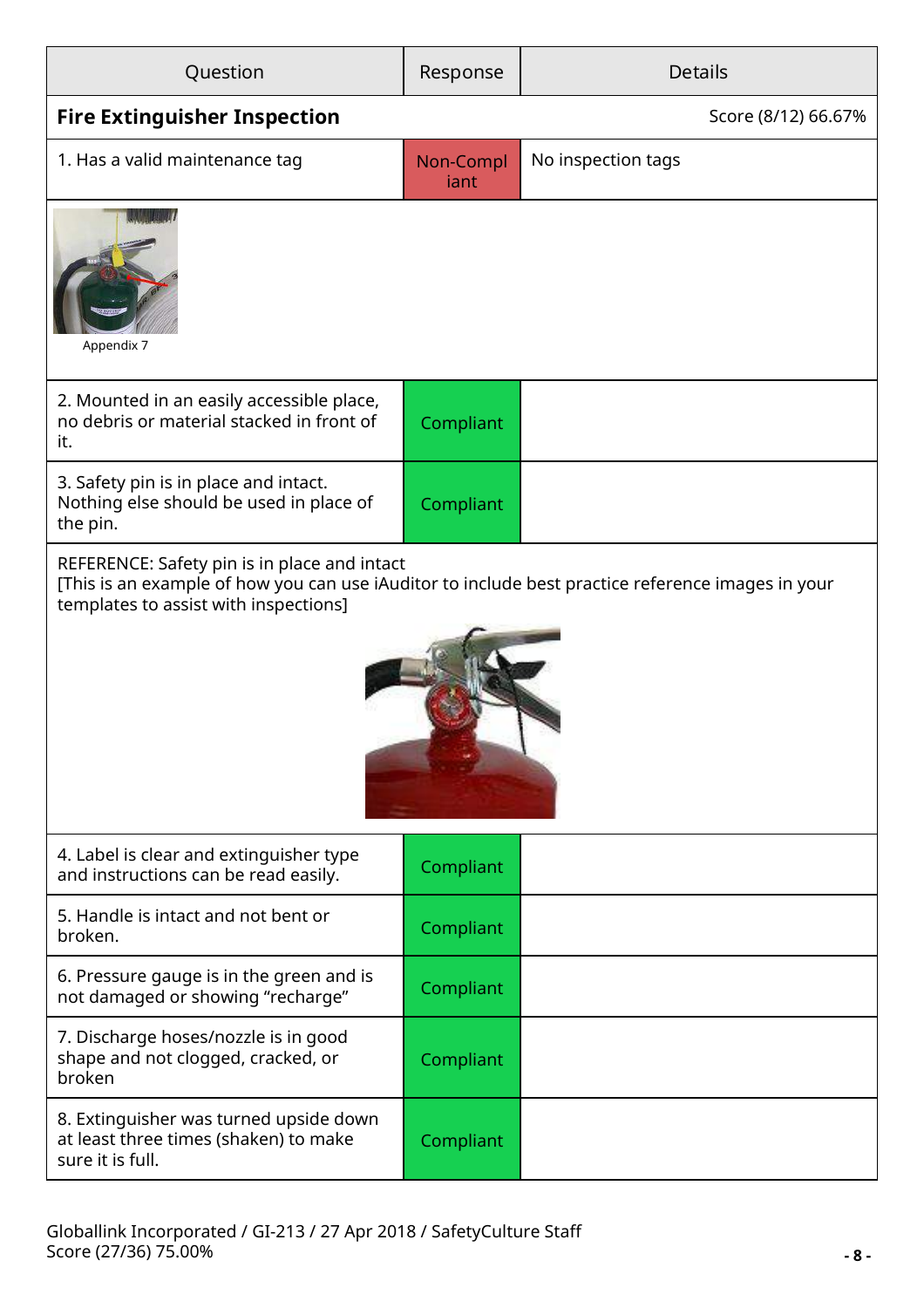| Question                                                       | Response          | <b>Details</b>                             |
|----------------------------------------------------------------|-------------------|--------------------------------------------|
| 9. Location of extinguisher is easily<br>identifiable by signs | Non-Compl<br>iant | Extinguisher is crowded by water gallons   |
| Appendix 8                                                     |                   |                                            |
| 10. Dust and wipe down the extinguisher                        | Compliant         |                                            |
| 11. Annual maintenance tag is signed<br>and dated              | Non-Compl<br>iant | No signature provided                      |
| Take a photo of the annual maintenance tag<br>Appendix 9       |                   |                                            |
| Overall condition of fire extinguisher                         | Fail              | Annual maintenance tag should be<br>signed |
| Fire Extinguisher 3                                            |                   |                                            |
| <b>Fire Extinguisher Information</b>                           |                   |                                            |
| Location of Extinguisher                                       |                   | Hallway near emergency door                |
| Serial No. of Extinguisher                                     | 1824              |                                            |
| <b>Manufacture Date</b>                                        | 04 Apr 2017       |                                            |
| <b>Expiry Date</b>                                             | 30 Apr 2019       |                                            |
| Type of Fire Extinguisher                                      | <b>Dry Powder</b> |                                            |
| Size (KG)                                                      | 4.5               |                                            |
| Rating                                                         | <b>ABC</b>        |                                            |
| <b>Fire Extinguisher Inspection</b>                            |                   | Score (12/12) 100.00%                      |
| 1. Has a valid maintenance tag                                 | Compliant         |                                            |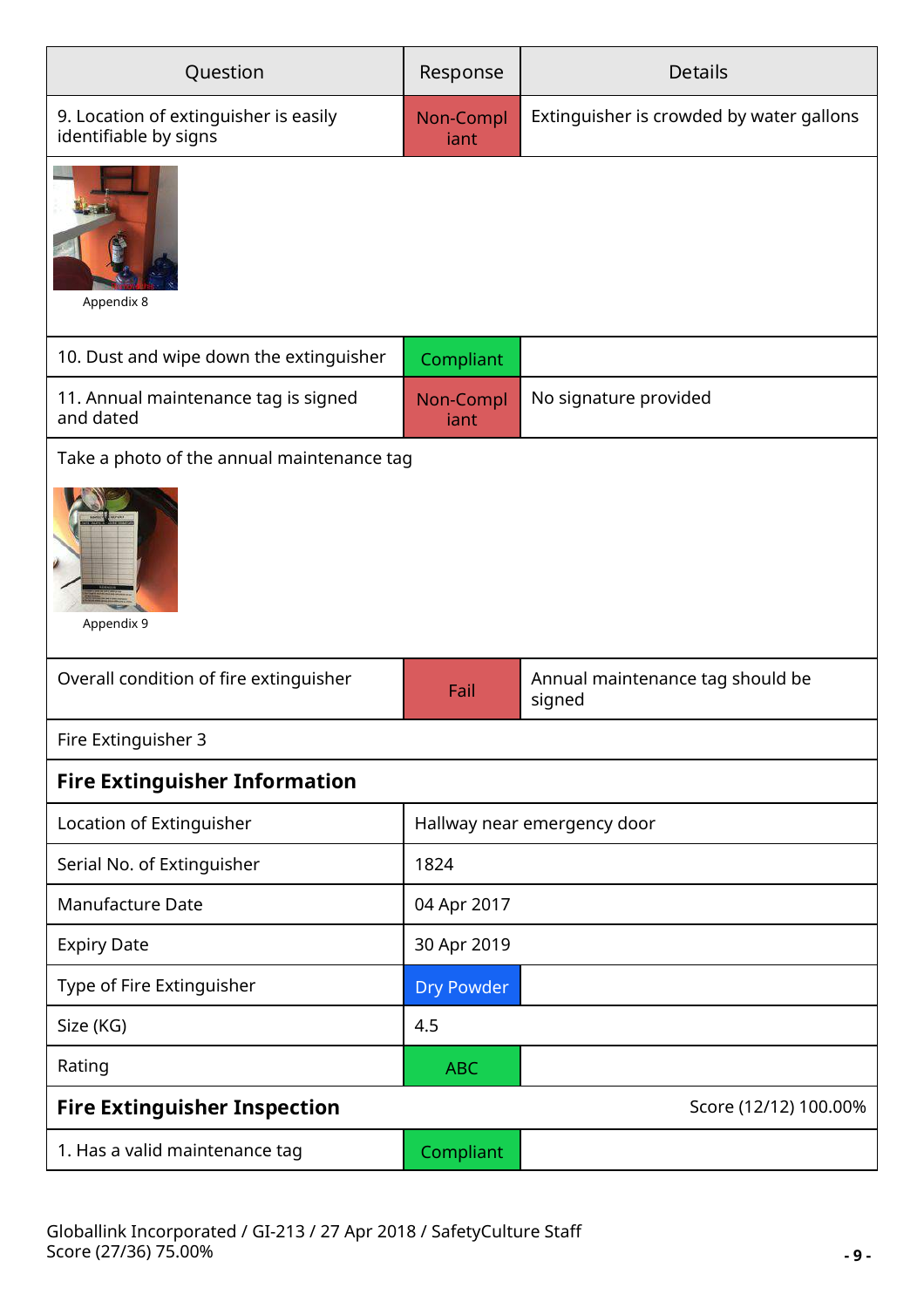| Question                                                                                                                                                                                   | Response  | <b>Details</b> |  |  |
|--------------------------------------------------------------------------------------------------------------------------------------------------------------------------------------------|-----------|----------------|--|--|
| 2. Mounted in an easily accessible place,<br>no debris or material stacked in front of<br>it.                                                                                              | Compliant |                |  |  |
| 3. Safety pin is in place and intact.<br>Nothing else should be used in place of<br>the pin.                                                                                               | Compliant |                |  |  |
| REFERENCE: Safety pin is in place and intact<br>[This is an example of how you can use iAuditor to include best practice reference images in your<br>templates to assist with inspections] |           |                |  |  |
|                                                                                                                                                                                            |           |                |  |  |
| 4. Label is clear and extinguisher type<br>and instructions can be read easily.                                                                                                            | Compliant |                |  |  |
| 5. Handle is intact and not bent or<br>broken.                                                                                                                                             | Compliant |                |  |  |
| 6. Pressure gauge is in the green and is<br>not damaged or showing "recharge"                                                                                                              | Compliant |                |  |  |
| 7. Discharge hoses/nozzle is in good<br>shape and not clogged, cracked, or<br>broken                                                                                                       | Compliant |                |  |  |
| 8. Extinguisher was turned upside down<br>at least three times (shaken) to make<br>Compliant<br>sure it is full.                                                                           |           |                |  |  |
| 9. Location of extinguisher is easily<br>identifiable by signs                                                                                                                             | Compliant |                |  |  |
| 10. Dust and wipe down the extinguisher                                                                                                                                                    | Compliant |                |  |  |
| 11. Annual maintenance tag is signed<br>and dated                                                                                                                                          | Compliant |                |  |  |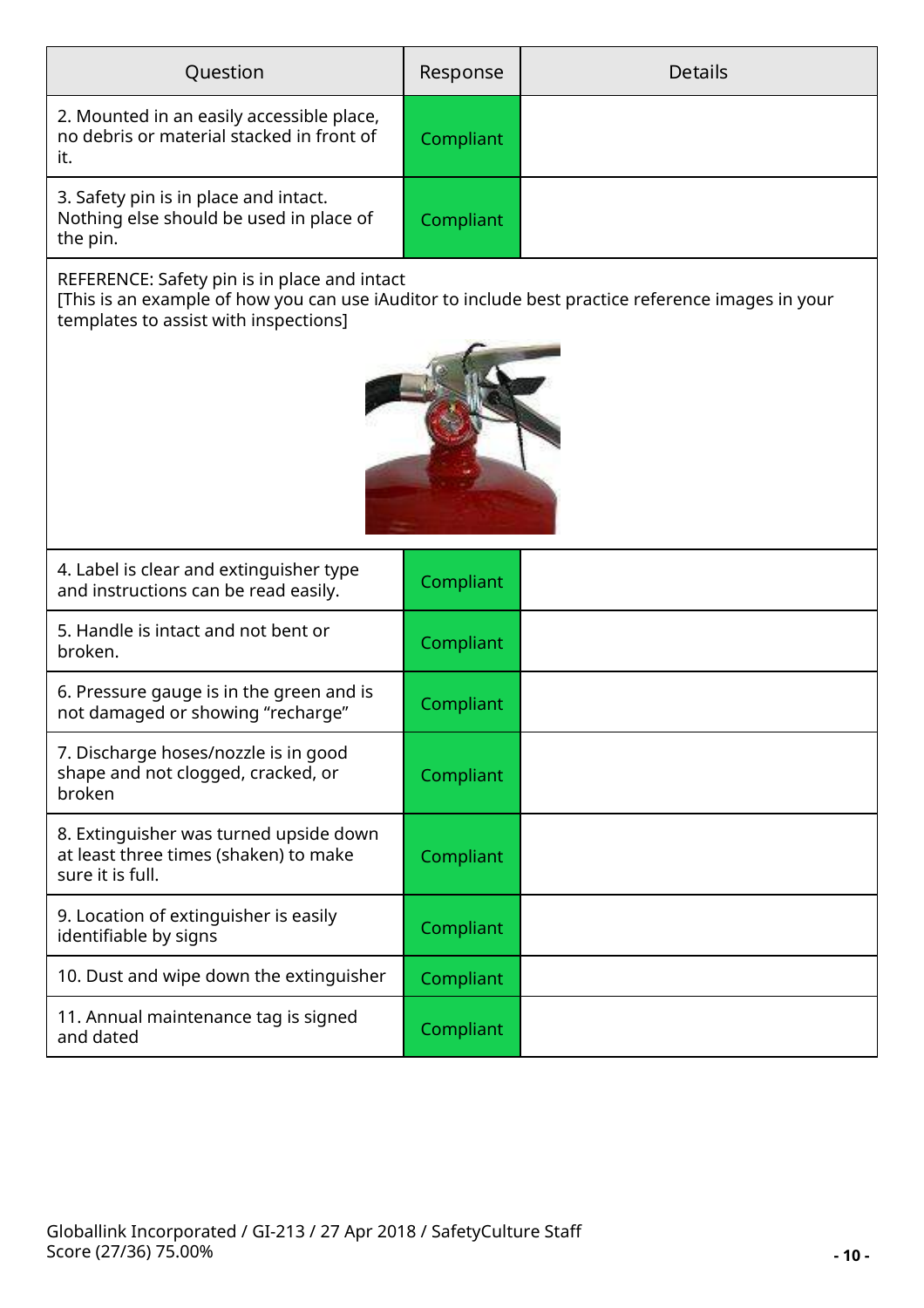| Question                                                                        |          | Response | <b>Details</b>                                                                                                              |                      |  |
|---------------------------------------------------------------------------------|----------|----------|-----------------------------------------------------------------------------------------------------------------------------|----------------------|--|
| Take a photo of the annual maintenance tag                                      |          |          |                                                                                                                             |                      |  |
| Appendix 10                                                                     |          |          |                                                                                                                             |                      |  |
| Compliant with all inspection<br>Overall condition of fire extinguisher<br>Pass |          |          |                                                                                                                             |                      |  |
| <b>Completion</b>                                                               |          |          |                                                                                                                             |                      |  |
| Write down observations                                                         |          |          | - 1/3 fire extinguisher passed the inspection<br>- I've noticed that they maintain cleanliness on all fire<br>extinguishers |                      |  |
| State recommendations about the<br>inspections here                             |          |          | - Work on failed items<br>- Replace all defective fire extinguishers<br>- Follow up on action required                      |                      |  |
| Name and Signature<br>of Inspector                                              | Jo Sheen |          |                                                                                                                             | 27 Apr 2018 12:14 PM |  |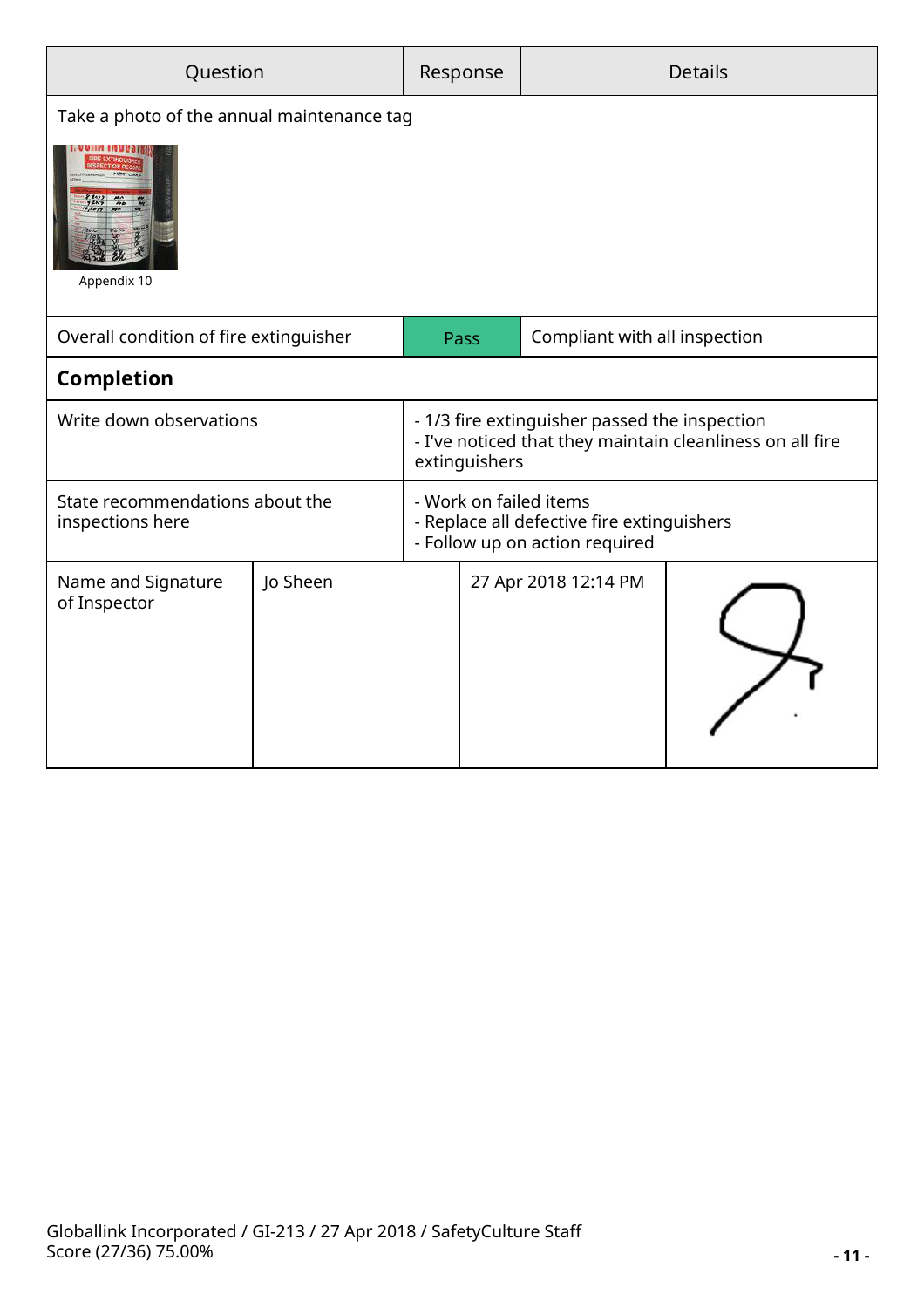### **Media**



Appendix 1 Appendix 2





Appendix 3 Appendix 4

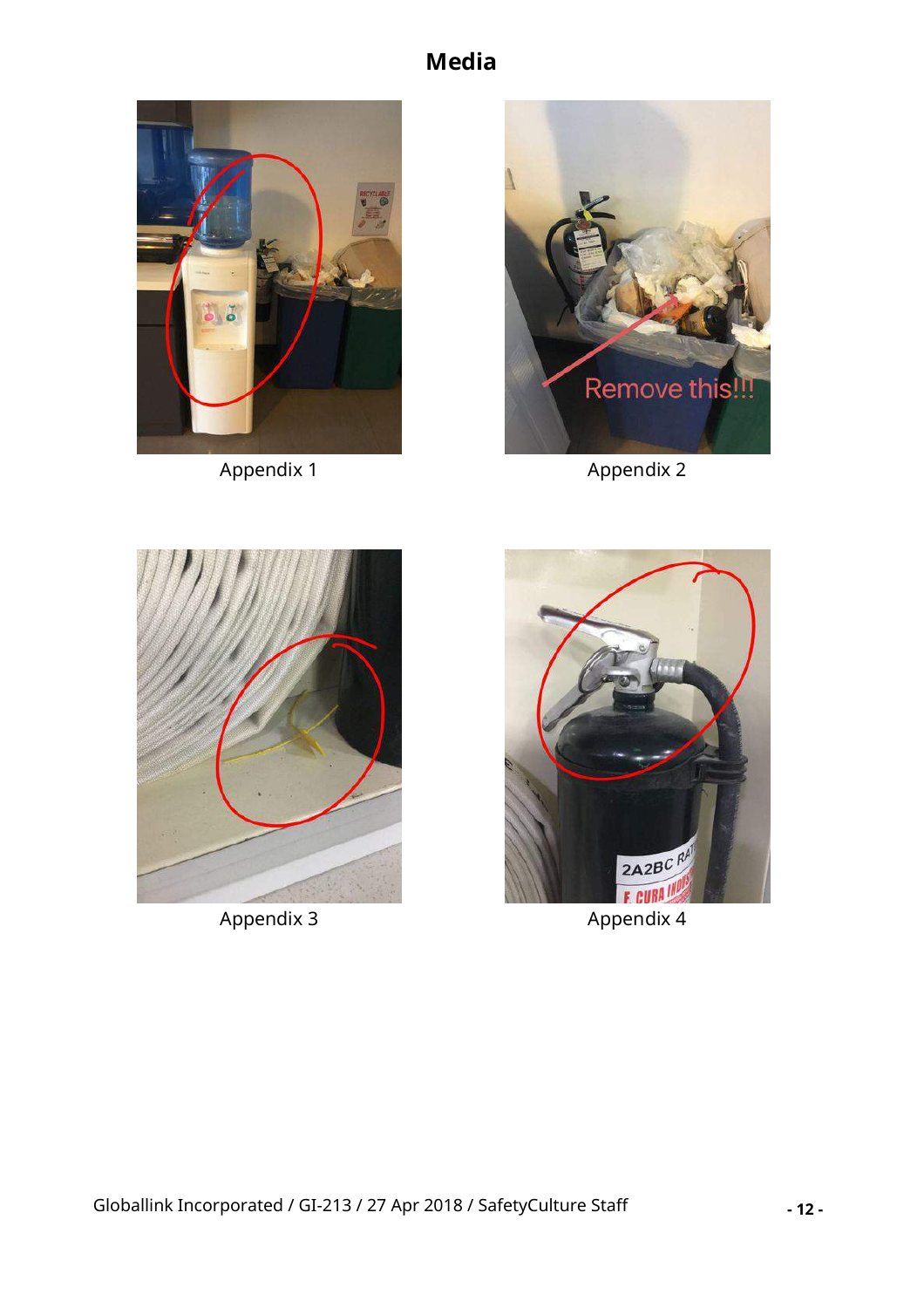



Appendix 5 Appendix 6





Appendix 7 Appendix 8